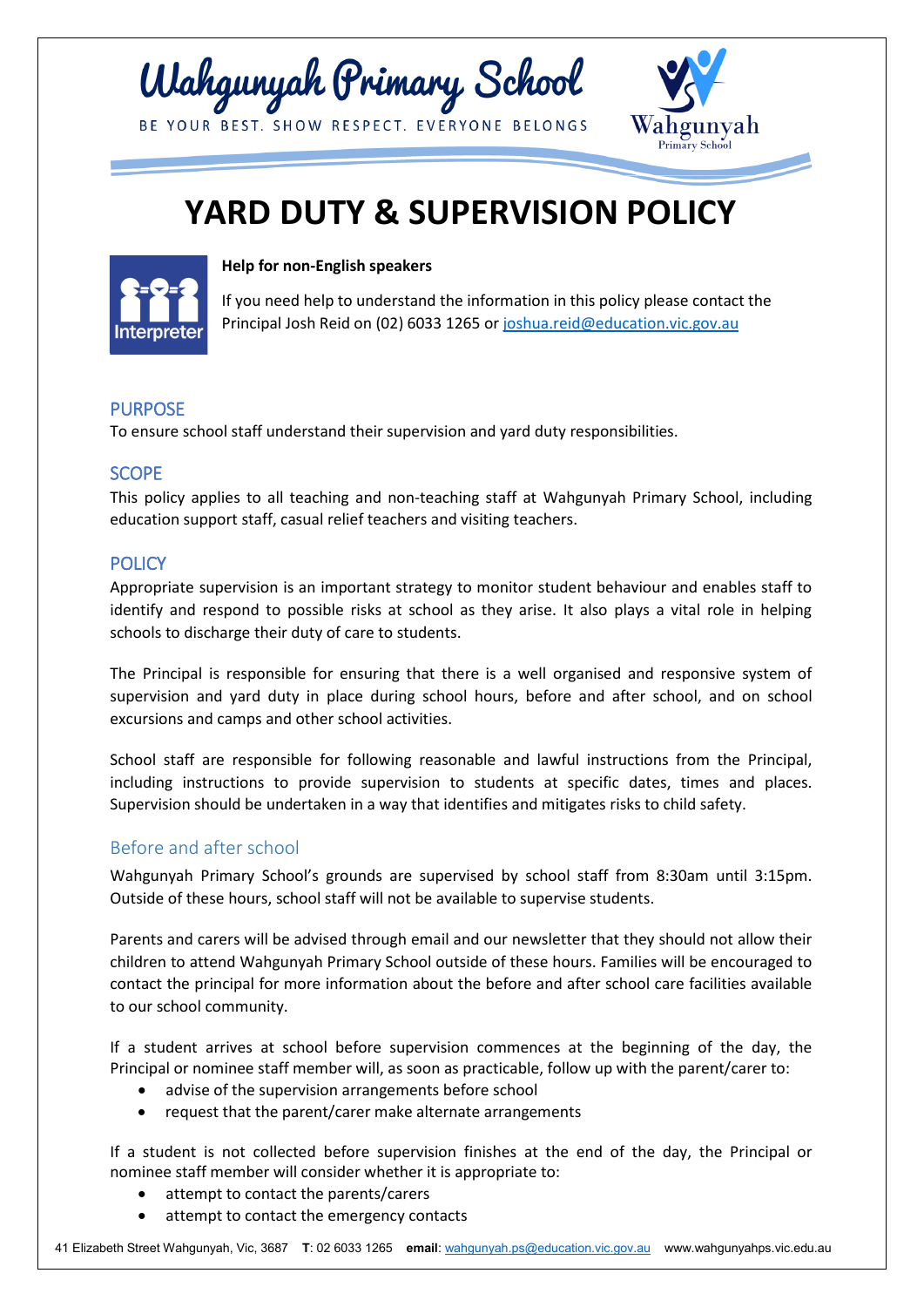- relocate the student inside the school buildings for temporary supervision (office or classroom)
- contact Victoria Police and/or Child Protection to arrange for the supervision, care and protection of the student.

# Yard Duty

All staff at Wahgunyah Primary School are expected to assist with yard duty supervision and will be included in the Yard Duty roster.

The Principal is responsible for preparing and communicating the yard duty roster on a regular basis.

#### **Yard duty equipment**

School staff on duty must:

• wear a provided safety/hi-vis vest whilst on yard duty. Safety/hi-vis vests will be stored the staff room

#### **Yard duty responsibilities**

Staff who are rostered for yard duty must remain in the designated area until they are replaced by a relieving staff member.

During yard duty, supervising school staff must:

- methodically move around the designated zone ensuring active supervision of all students
- staff on duty should avoid in the same area as another member of staff also on duty
- where safe to do so, approach any unknown visitor who is observed on school grounds without a clear legitimate purpose, and ensure they have a signed in at the office
- ensure students are not playing in the out of bounds area (behind BER)
- be alert and vigilant
- intervene immediately if potentially dangerous or inappropriate behaviour is observed in the yard
- enforce behavioural standards and implement appropriate consequences for breaches of safety rules, in accordance with any relevant disciplinary measures set out in the school's Student Engagement policy
- ensure that students who require first aid assistance receive it as soon as practicable and/or moved to the office for medical attention
- log any incidents or near misses as appropriate on Compass and/or alert the classroom teachers of the affected students

If being relieved of their yard duty shift by another staff member (for example, where the shift is 'split' into 2 consecutive time periods), the staff member must ensure that a brief but adequate verbal 'handover' is given to the relieving staff member in relation to any issues which may have arisen during the first shift.

If the supervising staff member is unable to conduct yard duty at the designated time, they should contact the principal with as much notice as possible prior to the relevant yard duty shift to ensure that alternative arrangements are made.

If the supervising staff member needs to leave yard duty during the allocated time, they should contact the principal but should not leave the designated area until the relieving staff member has arrived in the designated area.

If the relieving staff member does not arrive for yard duty, the staff member currently on duty should notify the office / staffroom of the situation and not leave the designated area until a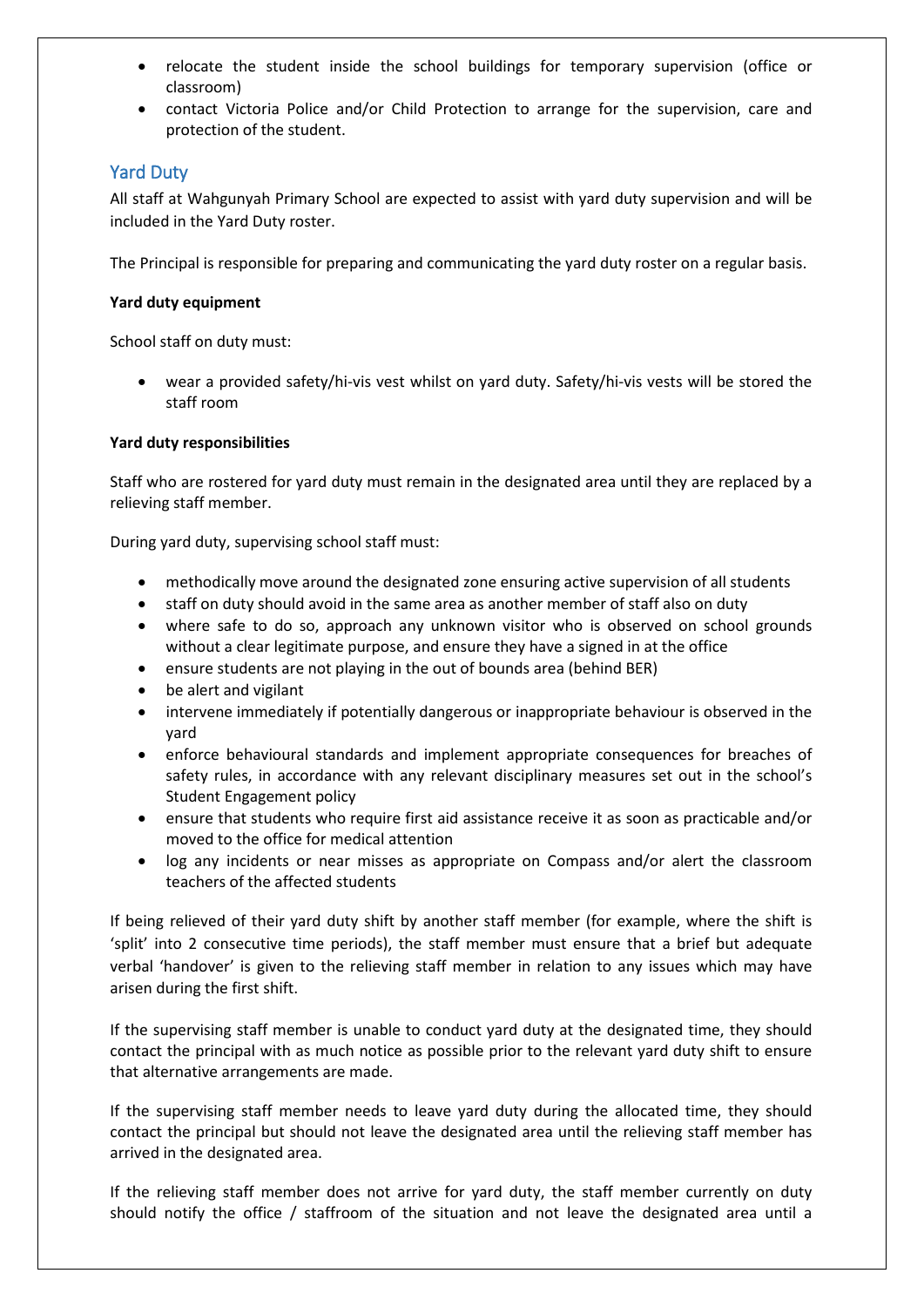relieving staff member has arrived.

Students will be encouraged to speak to the supervising yard duty staff member if they require assistance during recess or lunchtime.

#### Classroom

The classroom teacher is responsible for the supervision of all students in their care during class. They should not leave a class unattended at any time.

If a teacher needs to leave the classroom unattended for a brief period during a lesson, they should ensure that a qualified member of staff is able to supervise the class. If a teacher needs to leave the classroom for more than a brief period, they should contact the principal for assistance.

# School activities, camps and excursions

The Principal and leadership team are responsible for ensuring that students are appropriately supervised during all school activities, camps and excursions, including when external providers are engaged to conduct part or all of the activity. Appropriate supervision will be planned for school activities, camps and excursions on an individual basis, depending on the activities to be undertaken and the level of potential risk involved, and will follow the supervision requirements in the Department of Education and Trainin[g Excursions Policy.](https://www2.education.vic.gov.au/pal/excursions/policy)

#### Digital devices and virtual classroom

Wahgunyah Primary School follows the Department's Cybersafety and Responsible Use of [Technologies Policy](https://www2.education.vic.gov.au/pal/cybersafety/policy) with respect to supervision of students using digital devices.

Wahgunyah Primary School will ensure appropriate supervision of students participating in remote and flexible learning environments while on school site. In these cases, students will be supervised in their usual classroom or a common learning area.

While parents are responsible for the appropriate supervision of students accessing virtual classrooms from home:

- student attendance will be monitored by the classroom teacher (students completing 1 or more class activities via SeeSaw will be marked as present)
- any wellbeing or safety concerns for the student will be managed in accordance with our usual processes – refer to our Student Wellbeing and Engagement Policy and our Child Safety Responding and Reporting Policy and Procedures for further information.

#### Students requiring additional supervision support

Sometimes students will require additional supervision, such as students with disability or other additional needs. In these cases, the Principal or delegate will ensure arrangements are made to roster additional staff as required. This may include on yard duty, in the classroom or during school activities.

#### Supervision of student in emergency operating environments

In emergency circumstances our school will follow our Emergency Management Plan, including with respect to supervision.

In the event of any mandatory period of remote or flexible learning our School will follow the operations guidance issued by the Department.